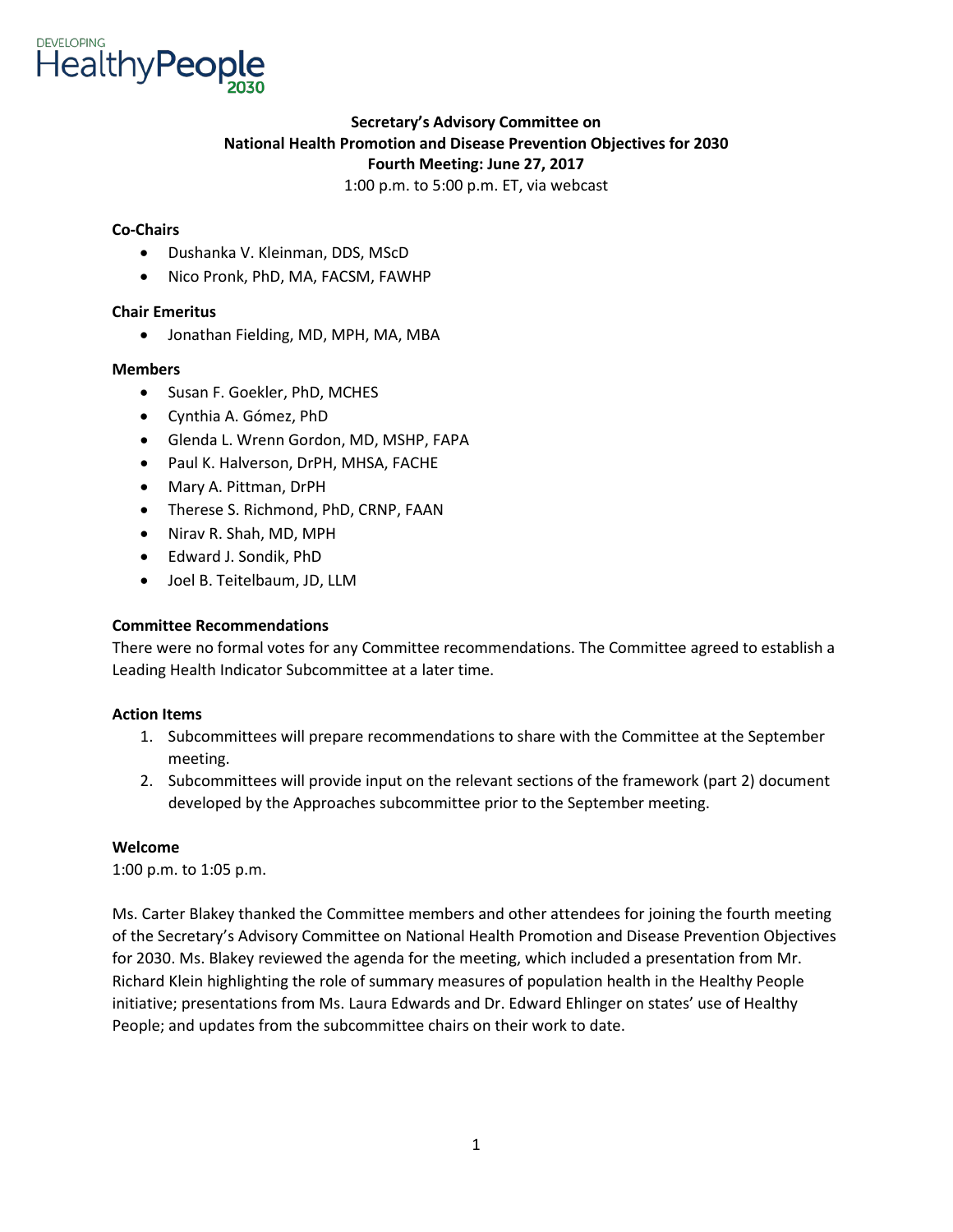

### **Goals for the Meeting**

1:05 p.m. to 1:10 p.m.

Dr. Nico Pronk provided an overview of the goals for the meeting. The Committee will first learn about the role that summary measures for population health have played in Healthy People and learn about state and local experiences using Healthy People. Additionally, the Committee will hear presentations from the Prioritization and Objective Selection Criteria Subcommittee, the SDOH and Health Equity Subcommittee, the Data Subcommittee, and the Stakeholder Engagement and Communications Subcommittee about their work, including a discussion of issues under their consideration and their draft recommendations. After these updates, the Committee will discuss next steps and deliverables for the September 6–7, 2017 Committee meeting.

### **The Role of Summary Measures of Population Health in Healthy People**

Mr. Richard Klein, MPH 1:10 p.m. to 1:45 p.m.

Dr. Pronk introduced Mr. Klein, who prepared a presentation describing the history of the use of summary measures of population health (SMPH) in Healthy People and relevant considerations for Healthy People 2030. SMPH, which combine mortality and health outcomes into a single measure, have been intentionally included as adjuncts since Healthy People 2000. The primary purpose of SMPH is to monitor the Healthy People goal to increase length and quality of life. In general, decade targets were not set for SMPH.

SMPH are distinguished from composite measures, which summarize components of a health topic. Mr. Klein noted that some remaining challenges include defining the relationship between SMPH and the specific objectives, as well as coming to a consensus on a single methodology for creating SMPH. More information can be found in *A Framework for Monitoring Progress Using Summary Measures of Health*, published by the National Center for Health Statistics (NCHS) in 2016.

SMPH were introduced in Healthy People 2000 to monitor Healthy People 2000 Goal #1, "Increase years of healthy life," and to provide a summary of overall progress across all objectives. As there was no universally agreed-upon summary metric, Healthy People 2000 called for the creation of 1 or more summary metrics that combine mortality and morbidity.

In 1993, NCHS convened an expert panel to develop a single SMPH metric using existing, nationally representative data that could be updated annually. The panel considered existing approaches—e.g., disability-adjusted life year (DALY), quality-adjusted life year (QALY), health-adjusted life expectancy (HALE)—in their process. The panel recommended a new metric, years of healthy life (YHL), which combined mortality data from the National Vital Statistics System (NVSS) and health data from the National Health Interview Survey (NHIS). This new metric effectively combined death rates (life expectancy), limitation of activity, and self-rated health status into a single metric. Mr. Klein noted that some adjustments were made to account for the institutionalized population, which NHIS does not survey. More information on the methodology and implementation of this metric is available in *Healthy People 2000 Statistical Note 7*, published in April 1995.

The YHL metric was unique in that it combined activity limitation and perceived health status into a single construct. Values for this metric were found by calculating a matrix, taking into account 1 of 6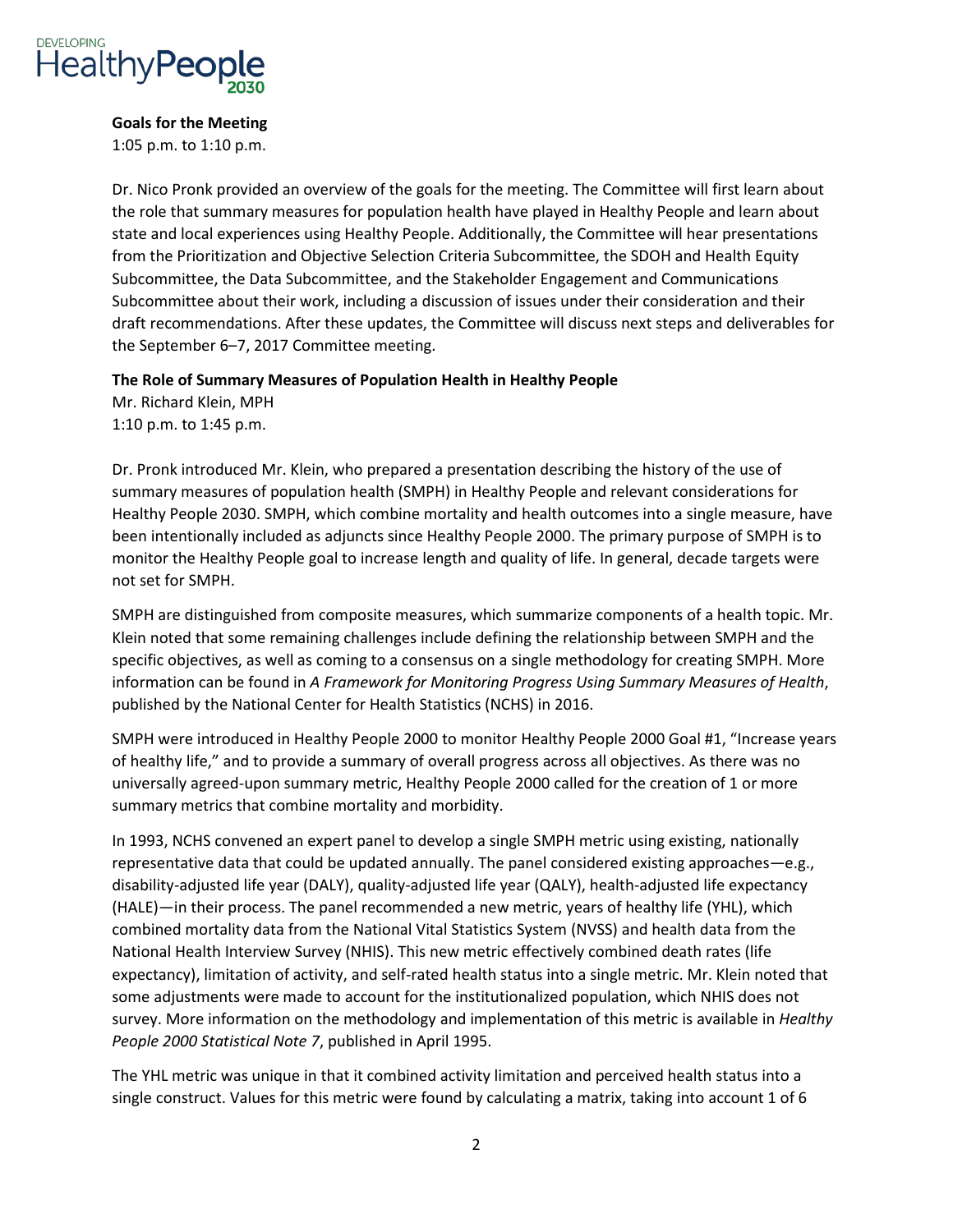levels of activity limitation and 1 of 5 levels of perceived health. The Healthy People 2000 Final Review published data that showed expected years of healthy and unhealthy life by race and ethnicity.

NCHS convened another expert panel in 1999. This time, the panel was not limited to creating a single SMPH metric. The panel recommended that NCHS undertake a research program on SPMH in order to develop a suite of healthy life expectancy (HLE) measures covering a variety of statuses and risk factors, rather than a single metric. The panel also recommended that the Healthy People 2000 YHL measure be discontinued for Healthy People 2010 due to methodological issues with calculating values based on the YHL matrix.

Dr. Michael Molla, who was hired to conduct the SMPH research, published *Summary Measures of Population Health: Report of Findings on Methodologic and Data Issues* (available on the NCHS website).

Dr. Molla recommended the following summary measures:

• Life expectancy

**DEVELOPING** 

**HealthyPeople** 

- Expected years of life…
	- o In good or better health
	- o Without chronic heart disease
	- o Without needing help in activities of daily living (ADL)
	- o Without any activity limitation
	- o Without chronic hypertension
	- o Able to perform major activity
	- o In excellent health
	- o Without chronic arthritis
	- o Without needing help in ADL or instrumental activities of daily living (IADL)
	- o Without chronic diabetes

NCHS consolidated Dr. Molla's HLE metrics for Healthy People 2010 into:

- Expected years of life in good or better health
- Expected years of life without activity limitations
- Expected years of life free of selected chronic diseases

Data on these metrics were published in the Healthy People 2010 Midcourse and Final Reviews.

Healthy People 2020 introduced the new Foundation Health Measures section, which included Life Expectancy and SMPH. The Healthy People 2010 HLEs were modified as follows:

- Retained measures:
	- o Expected years of life in good or better health
	- o Expected years of life without activity limitations
- Added measures:
	- $\circ$  Expected years of life without disability (using the Healthy People definition of disability developed during Healthy People 2010)
- Discontinued measures:
	- o Expected years of life free of selected chronic diseases

Data on these measures were recently published in the Healthy People 2020 Midcourse Review.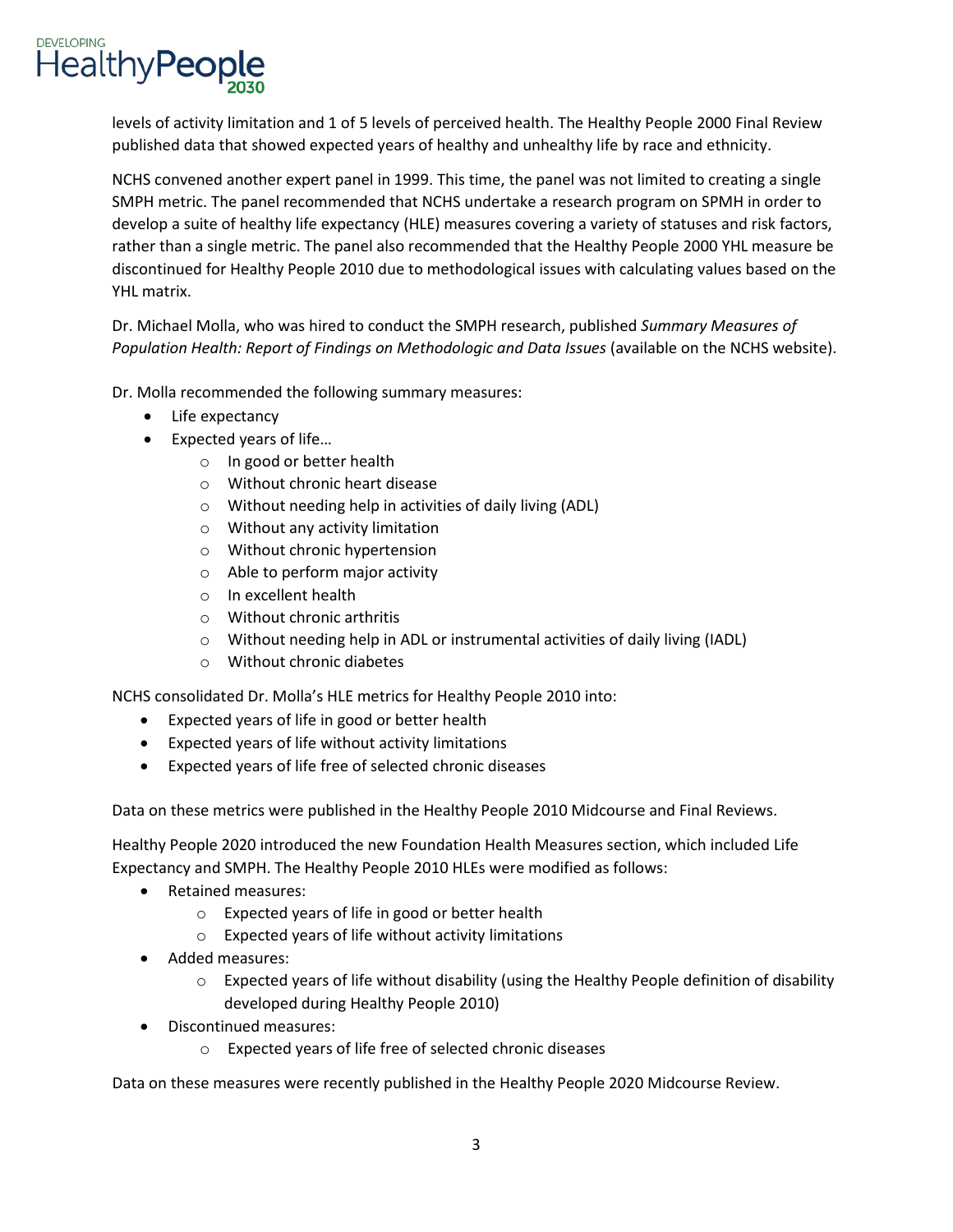

Mr. Klein presented the following considerations to the Committee for the development of Healthy People 2030:

- What should be the role of SMPH in Healthy People 2030?
- Should SMPH replace multiple metrics or just provide an overview?
- Should Healthy People 2030 have a Foundation section that would include SMPH?
- Should Healthy People 2030 include international comparisons (including SMPH)?
- Should new SMPH be considered?
- Should the SMPH measures have targets?
- Should composite measures be emphasized along with SMPH?

Mr. Klein also listed these remaining challenges related to SMPH:

- How to integrate SMPH with the set of objectives so that the interpretation has a logical flow within Healthy People instead of an interesting but standalone aspect
- Developing SMPH methodology that aggregates directly from and disaggregates to specific key indicators
- Improving ability to build SMPH from disparate data sources
- Increasing visibility to stakeholders

### *Committee Discussion*

Dr. Pronk asked whether the Healthy People 2030 SMPH could be specifically designed to align with the Healthy People 2030 vision and mission reflected in the Approaches report, and Mr. Klein agreed that using the SMPH to measure the vision and mission could be useful. Mr. Klein also wondered how the term "optimal," used in the Approaches report, could be operationalized and measured. Dr. Therese Richmond noted that the phrase "optimal health and well-being" was left out of the Approaches report in favor of using the phrase "potential to achieve health and well-being" and wondered whether that phrasing difference could be helpful in operationalization.

Dr. Edward Sondik considered how Healthy People objectives impact summary measures, and anticipated difficulty in directly translating the SMPH into terms related to the Healthy People objectives. Mr. Klein noted particular difficulty in measuring perceived health status, as it has a major cultural component.

Dr. Richmond noted that the background section of the Approaches report discusses how the United States' health indicators lag behind those of other developed countries, and asked whether any other developed countries use summary measures that could be used in Healthy People 2030. A European health survey conducted in 28 different languages asked, "Compared to other people your age, how would you rate your health?" while the U.S. health survey simply asked, "How would you rate your health?" Mr. Klein noted that a comparison would be worthwhile if possible, but added that these measures may not be comparable.

Dr. Glenda Wrenn Gordon noted that the Healthy People 2020 Midcourse Review reported summary measures broken down by gender; she asked whether this information could be broken down by race/ethnicity or income. Mr. Klein replied that racial/ethnic differences in SMPH were included in the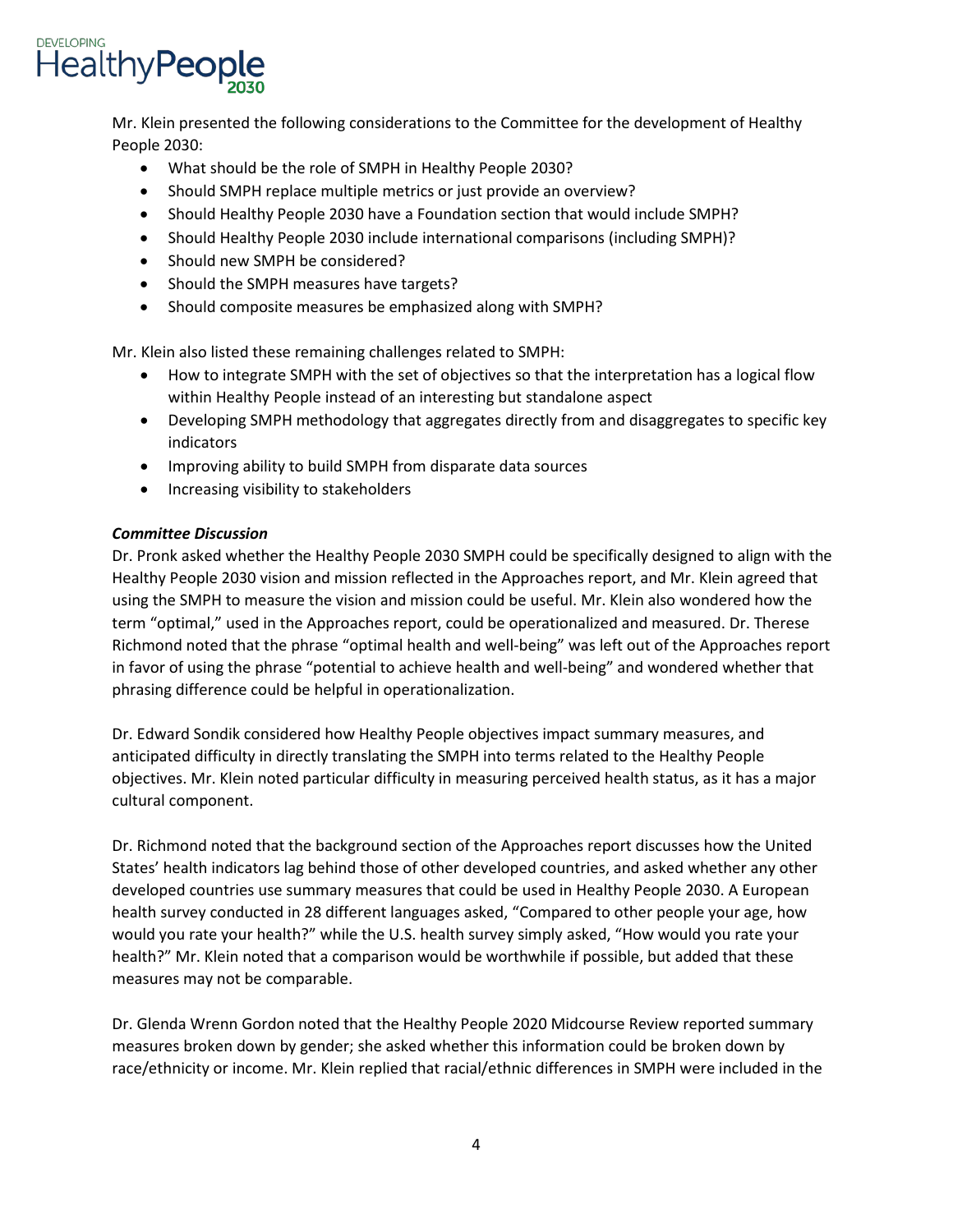

Midcourse Review, but noted that comparison by socioeconomic status (SES) is difficult as data collection is limited by death certificate data, which typically do not report income.

Dr. Paul Halverson was interested in making international comparisons between countries' spending on medical care compared to their spending on social services; Mr. Klein replied that the economics of healthcare has not been within the purview of Healthy People in past iterations. Mr. Klein noted that the Organization for Economic Co-operation and Development (OECD) publishes charts that may look at social spending. Healthy People 2010 and 2020 contained a section on understanding and improving health that made international comparisons to better understand health environment.

### **State Perspectives on the Healthy People Initiative (North Carolina)**

Ms. Laura Edwards 1:45 p.m. to 2:05 p.m.

Dr. Dushanka Kleinman introduced Ms. Edwards. She serves as the President and CEO at Collaborative Health Solutions and is North Carolina's Healthy People State Coordinator. Healthy North Carolina began in 1990 with the creation of health objectives designed to make North Carolina a healthier state. The Healthy North Carolina initiative is modeled after and influenced by Healthy People. Healthy North Carolina 2010 consisted of 108 objectives in order to appeal to a wide audience of stakeholders. However, there were challenges with Healthy North Carolina 2010 as the objectives were not "SMART" and many could not be measured to determine progress; it was hard to support the scope of the objectives due to limited resources; and it was hard to gain a significant amount of interest from stakeholders because of the large number of objectives.

Setting the Healthy North Carolina 2020 objectives included 3 primary steps:

- 1. Identify appropriate **focus (priority) areas**, building off Prevention Action Plan
- 2. Identify limited number of **objectives**
- 3. Identify appropriate **targets**
	- Three objectives for each focus area
	- Targets should be aspirational, but realistic and measurable in 10 years
	- Targets should be scientifically derived

The process was inclusive and included input from over 150 participants in stakeholder groups and the public. Healthy North Carolina 2020 serves as the state's health improvement plan, which is designed to address and improve North Carolina's most pressing health priorities. The Healthy North Carolina 2020 objectives are fewer in number, more focused, and measurable. Ms. Edwards shared that 13 focus areas with 40 objectives is still too large, but reporting annually on all of the objectives helped to gather buy-in from stakeholders. The Annual Data Reports are released in January of every year. To address the size issues of 40 objectives with 13 focus areas, Healthy North Carolina 2020 selected 5 priority focus areas and 10 priority objectives.

Ms. Edwards said that HealthyPeople.gov has served as a robust resource to find evidence-based interventions, data, tools, and resources. The Leading Health Indicators (LHIs) have also served as a helpful tool to allow Healthy People 2020 as well as Healthy North Carolina 2020 to "stay on the radar" in North Carolina. Additionally, the LHI series provides a mechanism for local individuals to participate at the national level.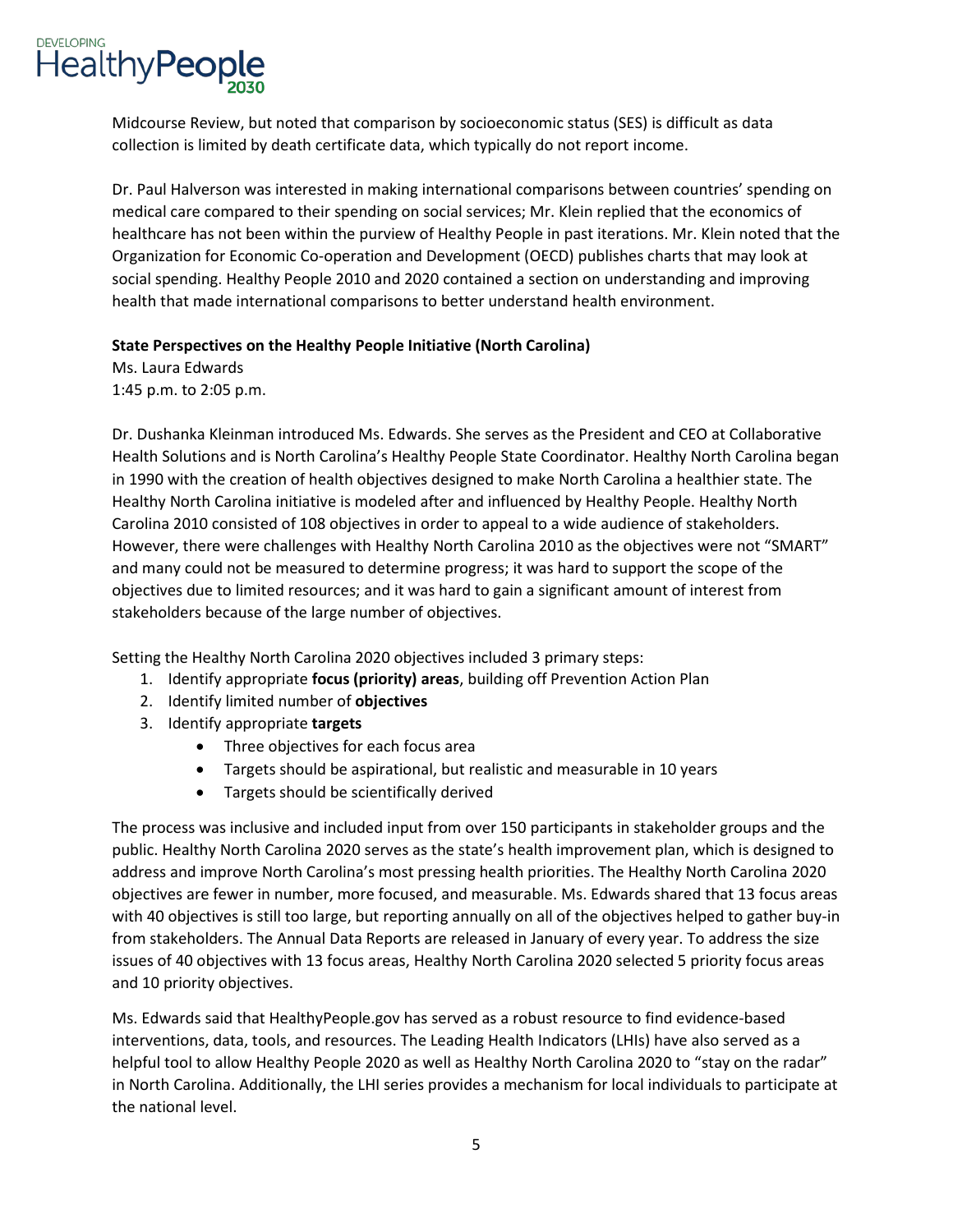

Ms. Edwards presented the Committee with the following recommendations for improving Healthy People:

- Provide funding to support the work of Healthy People Coordinators
- Provide funding to support annual Coordinator meetings

Each state and territory has a Healthy People Coordinator who serves as a liaison with the Office of Disease Prevention and Health Promotion (ODPHP) to ensure their state or territory's plan is in line with the Healthy People goals and objectives. Currently there is no funding provided for this work.

### **State Perspectives on the Healthy People Initiative (Minnesota)**

Dr. Edward Ehlinger 2:05 p.m. to 2:25 p.m.

Dr. Ehlinger serves as the Commissioner of Health for the Minnesota Department of Health. Dr. Ehlinger began his presentation with an overview of his experience working with the Healthy People objectives. His experience spans from Healthy People 1990 to the current development of Healthy People 2030. He is especially familiar with Healthy People 1990, 2000, and 2010 and with Healthy Campus at the university level. Dr. Ehlinger added that Healthy People has played a large role in addressing the Nation's public health.

Dr. Ehlinger next discussed ways that he has seen the Healthy People objectives used at the local, state, and university levels. Overall, the objectives have been used in a variety of ways. Healthy People can be compared to a GPS system, telling the nation where we are, where we want to go, the path to get there, and ways to recalibrate if we go off course. Additionally, data needs to be available and assessed at a more rapid pace.

Dr. Ehlinger said that Healthy People is the initiative that gets closest to a national health plan. It also helps to promote prevention efforts and serves as an educational tool about the scope and depth of public health. Healthy People has helped to stimulate conversations about health and raise issues on disparities and equity. It is used as a resource and framework for the development of state health plans and provides metrics for data collection.

Overall, Healthy People is working to expand the Nation's understanding of health. Dr. Ehlinger stated that this is being done through the clinician, epidemiologist, and community viewpoints. Healthy People has also shown that health is not just about health care, but is also impacted by social choices and policies. Dr. Ehlinger briefly discussed the World Health Organization (WHO)'s categories for the social determinants of health in the context of expanding the understanding of what creates health.

Dr. Ehlinger referenced the Triple Aim of Health Equity. The Triple Aim consists of a pyramid with social cohesion as the focal point. The 3 aims include implementing health in all policies, strengthening community capacity, and expanding understanding of health. The Triple Aim is framed around organizing narrative, resources, and people. Dr. Ehlinger also gave a brief overview of the WHO's Framework on Social Determinants of Health and emphasized it is important to go beyond the community and epidemiologist's viewpoints to think strategically from the policy maker's perspective. Strategic thinking from a policy viewpoint can help identify policies and programs to improve health for all and reinforce social cohesion efforts.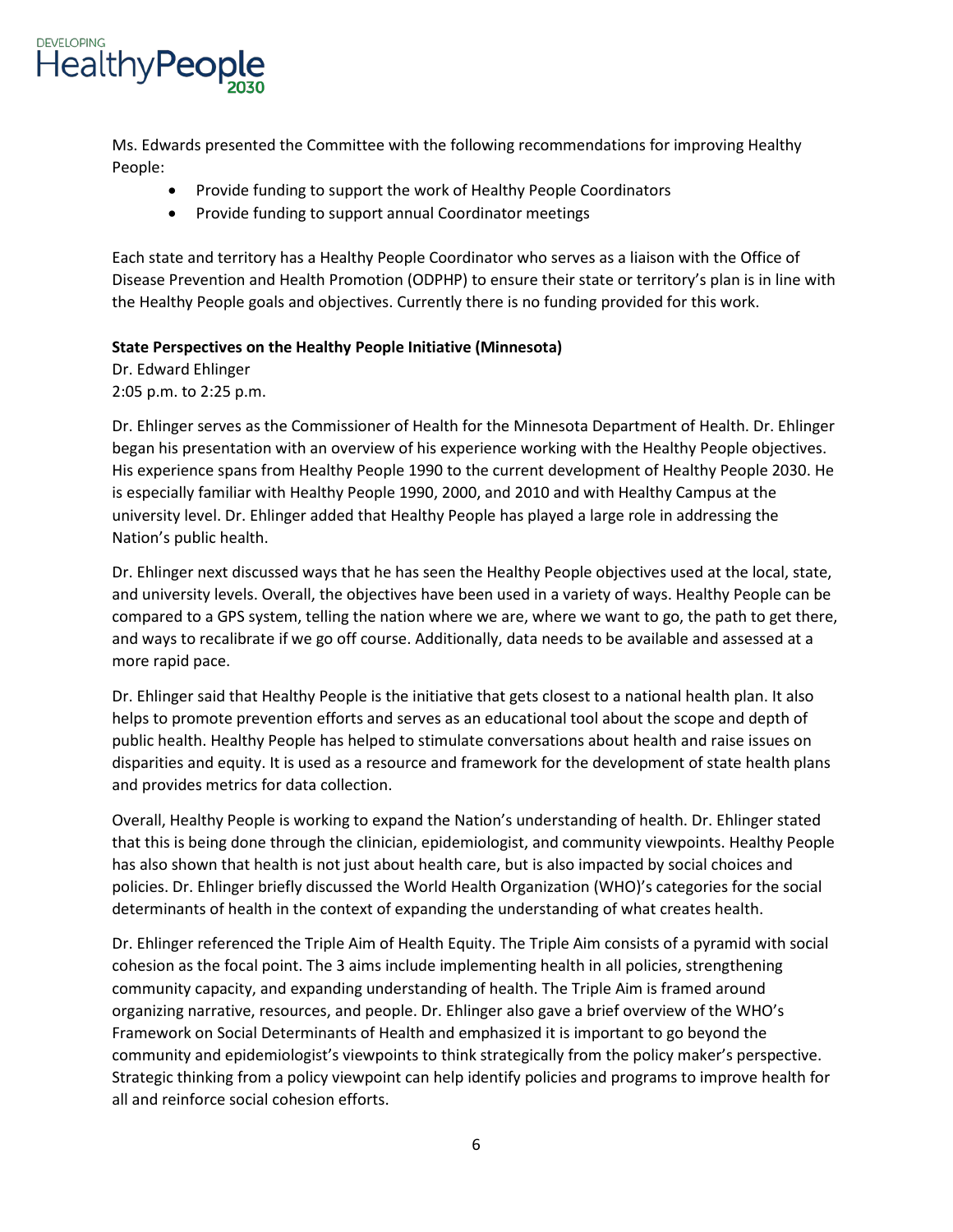

Next, Dr. Ehlinger suggested ways to improve Healthy People:

- Highlight its importance to our health
- Communicate better about the document and data to the general public
- Provide tools for communities to use the document/information
- Release data more rapidly
- Continue and expand data on SDOH
- Provide data/objectives on community indicators
- Include policy indicators (vaccines, environment, economic, housing, transportation, etc.)
- Include indicators of social cohesion

## *Committee Discussion*

Mr. Joel Teitelbaum thanked both presenters for the insightful presentations. He asked Ms. Edwards to expand on the SDOH indicators included in Healthy North Carolina 2020. Ms. Edwards said the SDOH measures include decreasing the percent of individuals living in poverty, increasing the graduation rate, and increasing the rate of individuals spending more than 30% of their income on affordable housing. Data related to poverty rates, income, and housing are gathered by the North Carolina State Center for Health Statistics. Ms. Edwards added these measures were grouped under the SDOH topic intentionally so they aren't overshadowed by popular measures in other topics. Dr. Ehlinger shared that people are eager for SDOH data and that he has seen specific interest in measures related to incarceration. Mr. Teitelbaum also inquired about the capacity to collect data for these measures at the state level. Dr. Ehlinger and Ms. Edwards agreed there is not a lot of capacity for collecting this data at the state level. As a result, there are efforts to link to data sources from other sectors, e.g., transportation and housing, or else rely on national data.

Dr. Wrenn Gordon asked Dr. Ehlinger where the Triple Aim of Health Equity originated. Dr. Ehlinger replied he created it with colleagues in Minnesota and resources are available on the ASTHO Health Equity website.

Dr. Halverson asked Dr. Ehlinger for his thoughts on making the Healthy People product more usable and how to successfully engage new stakeholders who are not typically involved with Healthy People. Dr. Ehlinger responded the Minnesota Department of Health has an active rollout strategy that can be found on their website. So far, they have found stakeholders are eager to receive and use the data.

Dr. Sondik asked the presenters their thoughts about how frequently data needs to be released. Dr. Ehlinger shared that data that is 2 to 3 years old is often dismissed by the media and others. Both Ms. Edwards and Dr. Ehlinger agreed it would be ideal to have data available on an annual or biannual basis.

## **Priorities and Objective Selection Criteria Subcommittee Update**

Dr. Jonathan Fielding 2:25 p.m. to 2:50 p.m.

Dr. Jonathan Fielding provided updates for the Prioritization and Objective Selection Criteria subcommittee, which has held 4 meetings since January, 2017. The subcommittee members include Dr. Fielding (chair), Dr. Kleinman, Dr. Pronk, Dr. Mary Pittman, Dr. Nirav Shah, Dr. Sondik, and external members Dr. Steve Teutsch and Dr. Shiriki Kumanyika.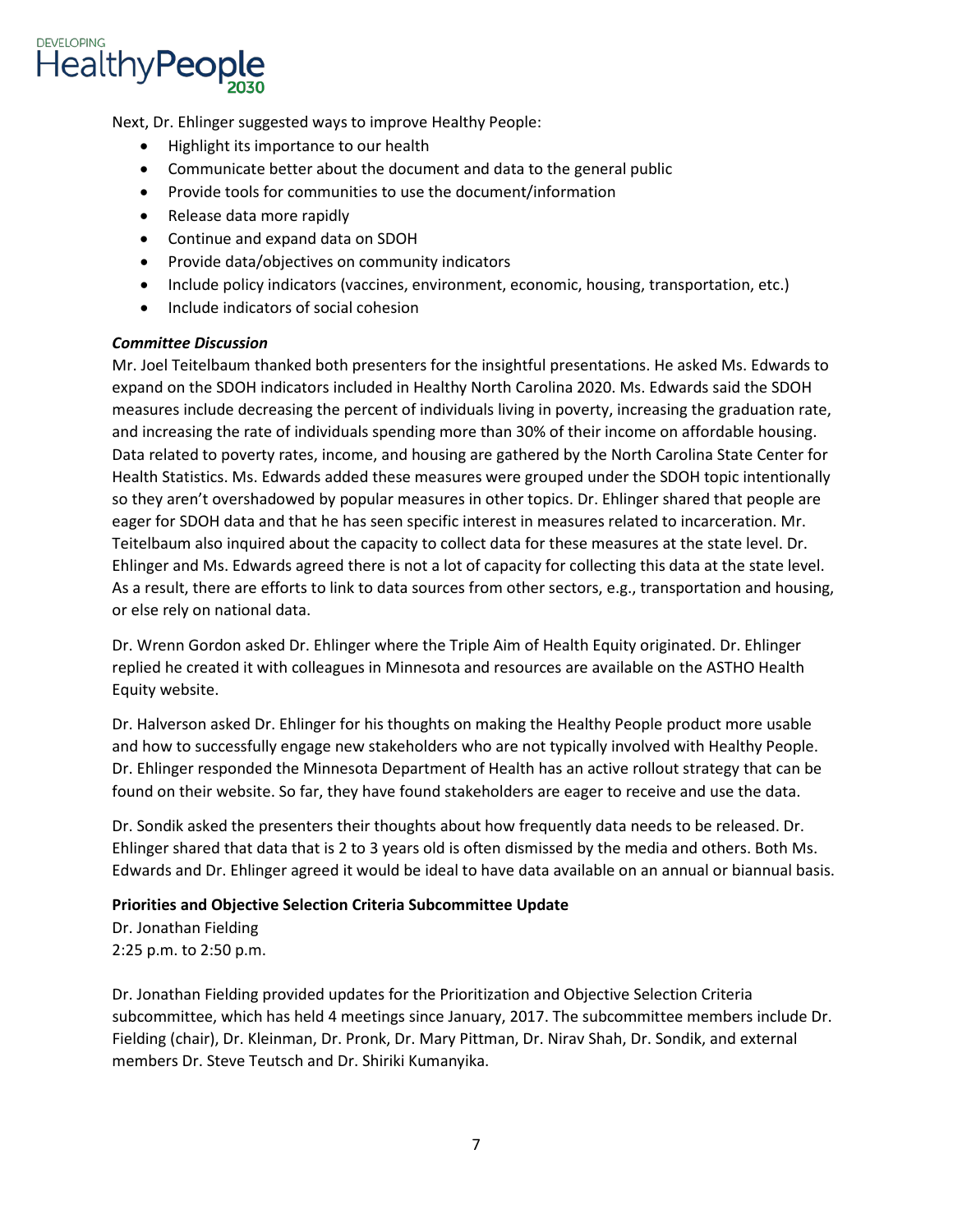Dr. Fielding described the subcommittee's charge, which is to identify criteria to be used in prioritizing and setting quantifiable objectives, and consider how to reduce the number of objectives. The subcommittee has discussed several recommendations, including:

- Identify Healthy People 2030 priorities and opportunities by applying a prioritization framework that is generalizable and usable by all groups
- To set targets, Healthy People 2030 should systematically identify opportunities, estimate using best evidence what can be achieved and how quickly, and find ways to recalibrate goals over the next decade based on new knowledge
- Healthy People 2030 could be organized in various ways
- The development of objectives should not be overly centralized
- FIW members should receive support and training to apply consistent target-setting approaches for regular and developmental objectives
- Integrate results of economic analyses for Healthy People 2030 objectives into the budget priorities for the government
- The U.S. Department of Health and Human Services (HHS), through its many agencies, plays a significant role in helping stakeholders meet the Healthy People objectives
- Consider how to best provide suggested investment opportunities based on Healthy People 2030 for other federal departments and agencies

Next, Dr. Fielding reviewed proposed options for several key recommendations regarding organizing objectives and the process of developing objectives. In terms of organizing objectives, Healthy People 2030 could be organized by age group across the life course, and crosswalk age groups with specific risk factors or social determinants. He noted that while age groups are one option, there are other approaches that could be used to organize Healthy People 2030. As a second option, ODPHP could develop a "virtual" Healthy People 2030, which would allow for customization by the user. For the process of developing objectives, 2 options include: the traditional approach (a centralized process for developing all objectives, led by FIW working groups) or a decentralized model (with a core set of objectives monitored by ODPHP and NCHS, but using a decentralized approach to develop objectives for a broad range of other topic areas). For this option, methods training would be needed to ensure consistency and compatible measurements and products. The benefit of this method is relieving ODPHP and NCHS of the significant data collection and analysis burden currently associated with Healthy People 2020.

Dr. Fielding discussed important considerations moving forward for the subcommittee. If possible, there should be a limited set of Healthy People 2030 objectives. One strategy for selecting these objectives would be determining the objectives that have the greatest opportunity for improvement. Because Healthy People has multiple audiences, different users (federal, state, regional, local, other) will have different priorities. Guidance should be offered to users for setting priorities based on Healthy People 2030 objectives to meet their community's needs. Finally, Healthy People 2030 should maintain a set of LHIs for monitoring the health of the nation.

Finally, Dr. Fielding discussed the limitations the subcommittee faces in developing their recommendations. The subcommittee must recommend a strategy for reorganizing and limiting the number of objectives in Healthy People 2030; however, there are challenges in determining the best approach. For example, some conditions have significant burden of disease, but there is not a clear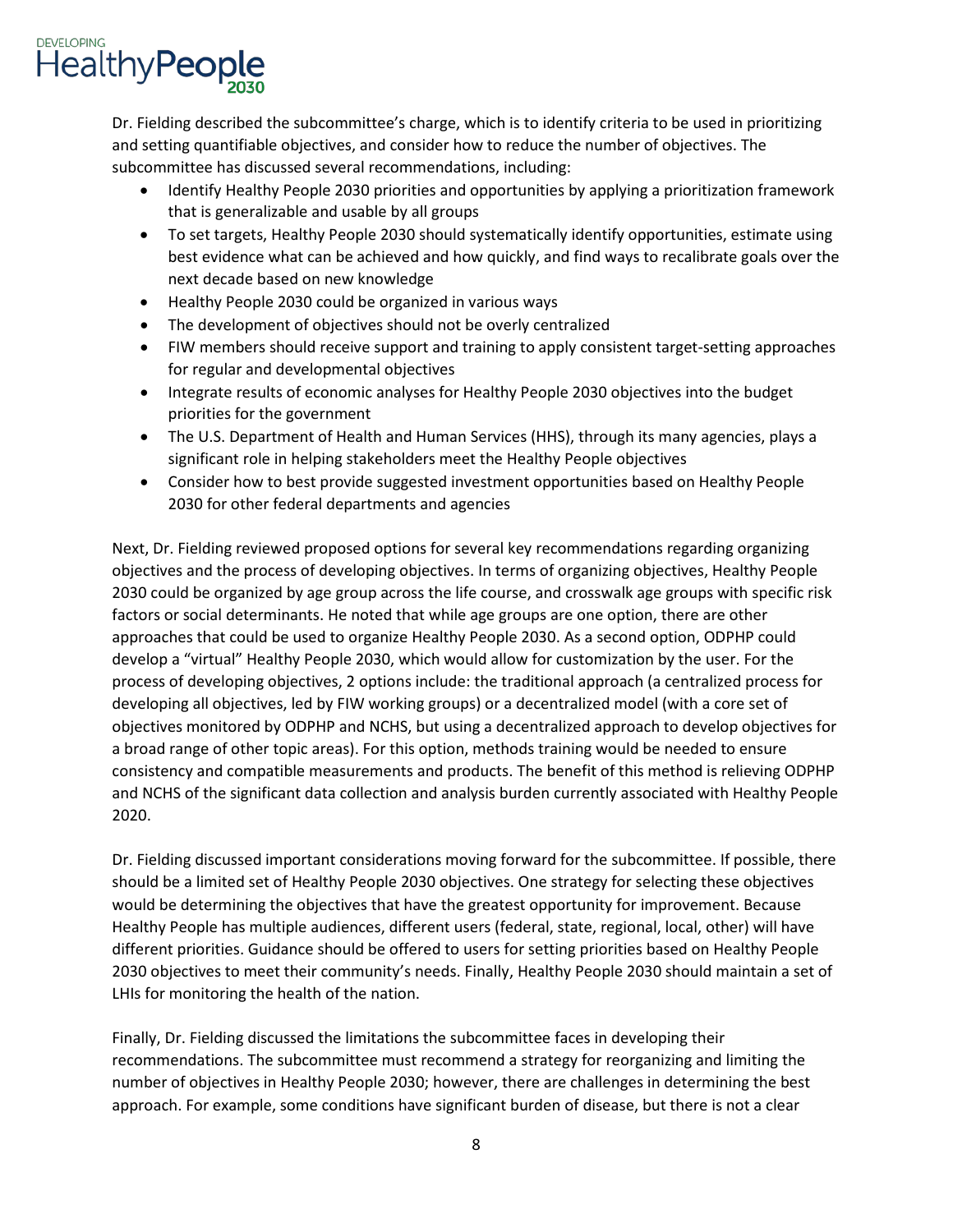

prevention or treatment strategy that can be set as an objective. Additionally, some topic areas/objectives have more resources dedicated to them than others; however, the subcommittee's report does not state that priorities should be identified based on the level of resources. In their recommendations, the subcommittee should provide context and background information that considers issues critical to implementing Healthy People 2030, such as the historical basis for health inequities and how to address them, and how to make effective use of data. The subcommittee should also provide guidance on defining a foundational set of measures.

The next steps for the Prioritization and Objective Selection Criteria Subcommittee include:

- Continue to discuss summary measures
- In t erms of recommendations, the Committee should provide guidance on defining a foundational set of measures;
- Continue to discuss an appropriate measure and target for comparisons to other OECD countries;
- Review the IOM Report on Quality Measures, which outlines an approach for selecting LHIs
- Continue work on recommendations report for September in-person meeting

## *Committee Discussion*

In the discussion following Dr. Fielding's presentation, Dr. Richmond asked whether the subcommittee has considered prioritizing objectives that focus on social determinants and achieving health equity, as opposed to specific disease areas. The subcommittee has discussed this option, but not made any decisions yet. Dr. Wrenn Gordon noted that there are synergies between the work of the Prioritization and Objective Selection Criteria Subcommittee and the Social Determinants of Health and Health Equity Subcommittee.

## **SDOH and Health Equity Subcommittee Update**

Dr. Glenda Wrenn Gordon 2:50 p.m. - 3:15 p.m.

Dr. Wrenn Gordon presented the SDOH and Health Equity Subcommittee's charge, which is to identify how the themes of social determinants of health (SDOH) and health equity can contribute to the organizing framework of the Committee's charge, and their relation to health disparities and law and policy. The subcommittee is also charged with conducting a high-level discussion of the approach to integrate SDOH and health equity in Healthy People 2030.

The subcommittee's members include Dr. Wrenn Gordon (chair), Dr. Susan Goekler, Dr. Cynthia Gómez, Dr. Kleinman, Dr. Pronk, and Mr. Teitelbaum. The subcommittee's scope of work is to develop a report of recommendations regarding the role of SDOH and health equity in the priorities and scope of Healthy People 2030, and the inclusion of cross-cutting themes of SDOH and health equity throughout Healthy People 2030. Future work of the subcommittee includes developing recommendations for how to represent these themes in Healthy People 2030, including how best to integrate SDOH into measurement and reporting into the objectives, and the relationship between SDOH and health equity.

The subcommittee has met 5 times since March 2017. The subcommittee first examined the history of SDOH in Healthy People and the progress achieved in Healthy People 2020 for SDOH-related objectives, then discussed what approach should be used for SDOH in Healthy People 2030 and how adding the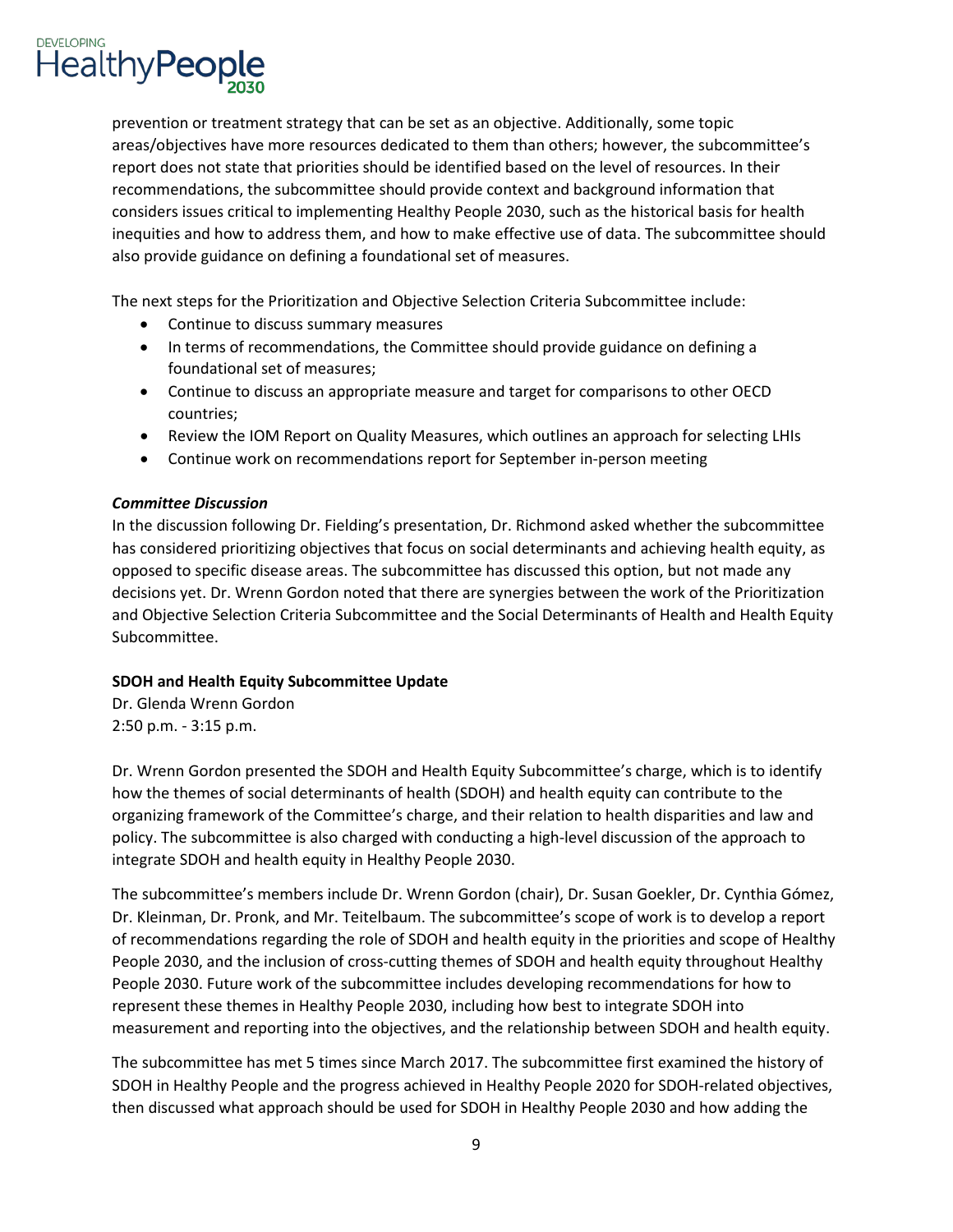concept of health equity might inform that approach. The subcommittee identified a set of issues and key questions to explore further.

The subcommittee identified the following questions regarding the broad conceptualization of SDOH and health equity:

- Is the Healthy People 2020 SDOH framework adequate?
- Should it be revisited based on advances and new conceptualizations of health equity?
- Are the definitions and nomenclature that Healthy People 2020 uses for SDOH and for health equity adequately standardized and up to date?
- Is the relationship between SDOH and health equity clearly described and sufficiently represented?

The subcommittee identified the following questions regarding measurements and interventions:

- Should SDOH function as a distinct topic area, or should SDOH-related objectives be integrated throughout other topic areas? What considerations should be taken into account when answering this question?
- Could other topic areas add SDOH-related measures/objectives?
- What strategies could overcome barriers to cross-agency collaboration at various levels of public health to address SDOH?
- Since some SDOH fall outside of public health, how can Healthy People 2030 best identify existing measures that other sectors use to examine health-related outcomes?

The subcommittee proposed the following options for consideration:

# **Option 1: Integrate SDOH into the measurement and reporting of objectives**.

Dr. Wrenn Gordon explained that SDOH was included as a separate topic area in Healthy People 2020, and noted that reporting could be integrated into other topic areas, similar to how data on race and ethnicity are reported. The benefit of integrating SDOH reporting into other topic areas is that it would make SDOH a priority within and across topic areas, including in areas that might not otherwise consider SDOH. The topic area workgroups and the group developing the LHIs could be charged with incorporating SDOH where relevant.

# **Option 2: Continue to maintain a separate SDOH topic area.**

Dr. Wrenn Gordon suggested that the continuation of SDOH as a distinct topic area may be justified, given its critical role in achieving health equity. Maintaining a separate SDOH topic area would reflect the developmental nature of public health approaches to SDOH. Dr. Wrenn Gordon noted that the Healthy People 2020 SDOH topic area is relatively new, and several objectives still lack measurable targets. This approach would follow the example of NIH's National Institute on Minority Health and Health Disparities (NIMHD), which maintains a separate focus on an emerging topic.

# **Option 3: Determine how to facilitate useful searching and sorting of SDOH-related data throughout the Healthy People 2030 initiative.**

Dr. Wrenn Gordon noted that SDOH are cross-cutting in nature and are represented across many Healthy People 2020 topic areas. She suggested that Healthy People 2030 could represent SDOH and health equity as an overarching category that includes objectives also housed within other topic areas, includes objectives that are unique to the SDOH topic area, and may include changes to data collection and visualization. Dr. Wrenn Gordon requested input from experts and stakeholders to ensure that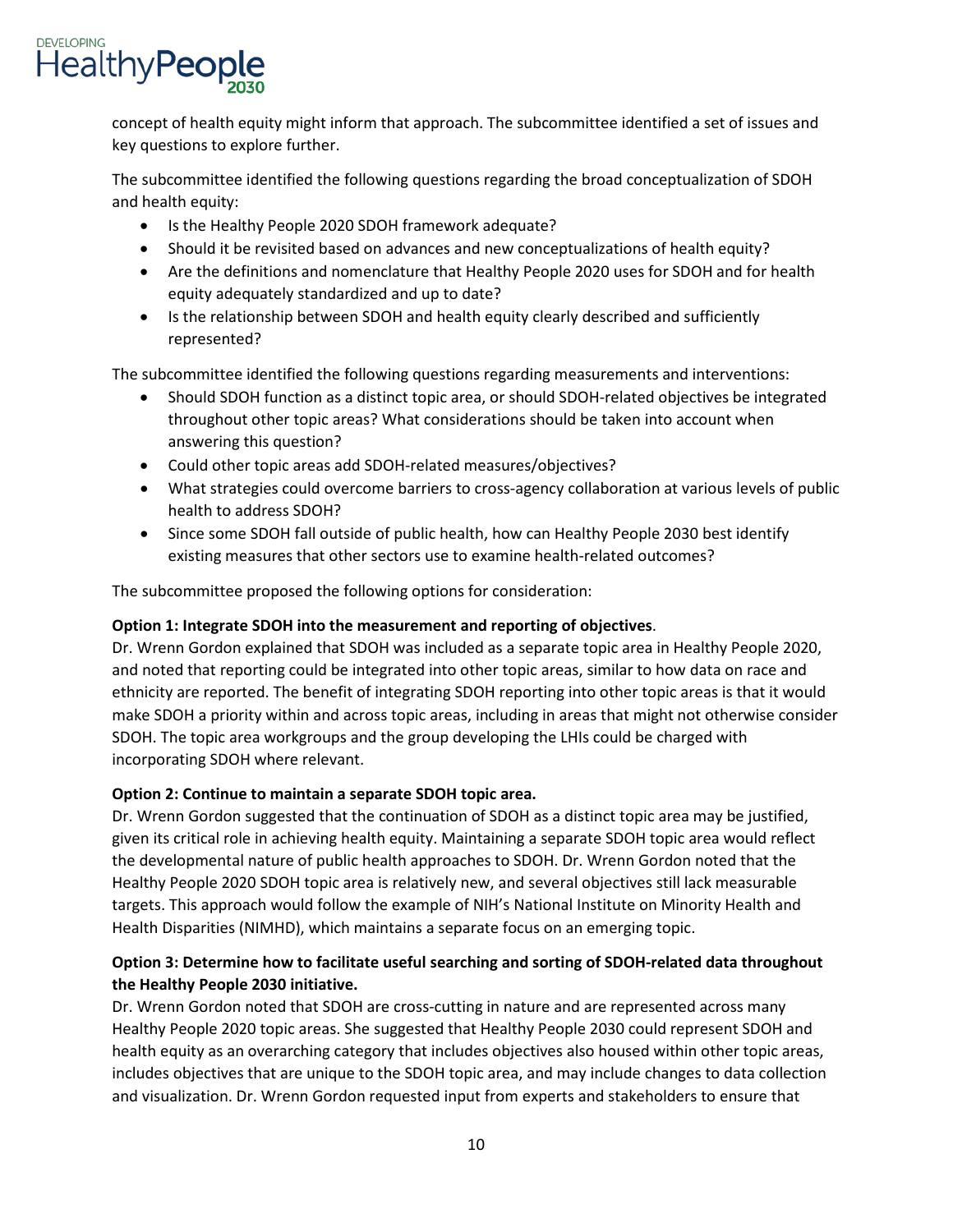linkages are scientifically grounded, practically useful, and accessible to diverse audiences. This option would be a hybrid of Options 1 and 2, and would require new ways of representing SDOH as a foundational principle within topic areas and objectives.

Dr. Wrenn Gordon presented important considerations for the subcommittee:

1. Consider SDOH as a criterion for selecting objectives.

Dr. Wrenn Gordon suggested that given the Committee's charge to decrease the overall number of objectives, it may be useful to consider prioritizing the retention of objectives that incorporate measures of SDOH within a given topic area. She suggested that the subcommittee's next steps could be to discuss this with the Prioritization and Objective Criteria Selection Subcommittee and to explore health issues most impacted by SDOH to advance health equity and achieve the greatest public health impact.

2. Integrate SDOH throughout Healthy People 2030 and also report on progress in addressing SDOH.

Dr. Wrenn Gordon suggested that the integration of SDOH should be encouraged throughout Healthy People 2030 topic areas, while retaining the ability to examine and report on progress towards SDOH targets. The subcommittee will seek stakeholder input to gain understanding of whether and how existing SDOH objectives are being used, and to learn what data visualization and reporting methods would be of greatest benefit to stakeholders.

The subcommittee's next steps are to revisit the existing Healthy People 2020 SDOH framework to ensure that it incorporates current science, incorporates current concepts of SDOH, and clarifies SDOH and incorporation of health equity. Related to this, the subcommittee plans to work with the Approaches Subcommittee to bring in the subcommittee's research and knowledge of the subject matter, examine existing methods for looking at SDOH that might be suitable for the Healthy People 2030 framework, and explore how SDOH are regarded as health and well-being outcomes.

The subcommittee also plans to revisit existing nomenclature and definitions related to SDOH and health equity, and propose revisions to the Committee. This will include identifying whether existing definitions in Healthy People 2020 are standardized, current, and easily understood by Healthy People's diverse audiences. The nomenclature around SDOH has been continuously evolving, and Dr. Wrenn Gordon noted that the language used in Healthy People 2030 must be meaningful for people who work in the field and also free of language aligned with a particular political perspective or agenda.

# *Committee Discussion*

Dr. Fielding recommended reaching out to stakeholders at the state and local level to obtain feedback, noting that funding at the state and local level is often organized by either a risk factor or disease. Dr. Wrenn Gordon planned to do so to ensure that integrating SDOH into other topic areas will work well for state and local stakeholders. Dr. Fielding also suggested that the subcommittee could use modeling to show how much of health is impacted by SDOH and explain why a variety of stakeholders need to become involved in SDOH work.

Dr. Shah recommended reaching out to non-traditional stakeholders such as the National Committee for Quality Assurance (NCQA) and the National Quality Forum (NQF), and will connect Dr. Wrenn Gordon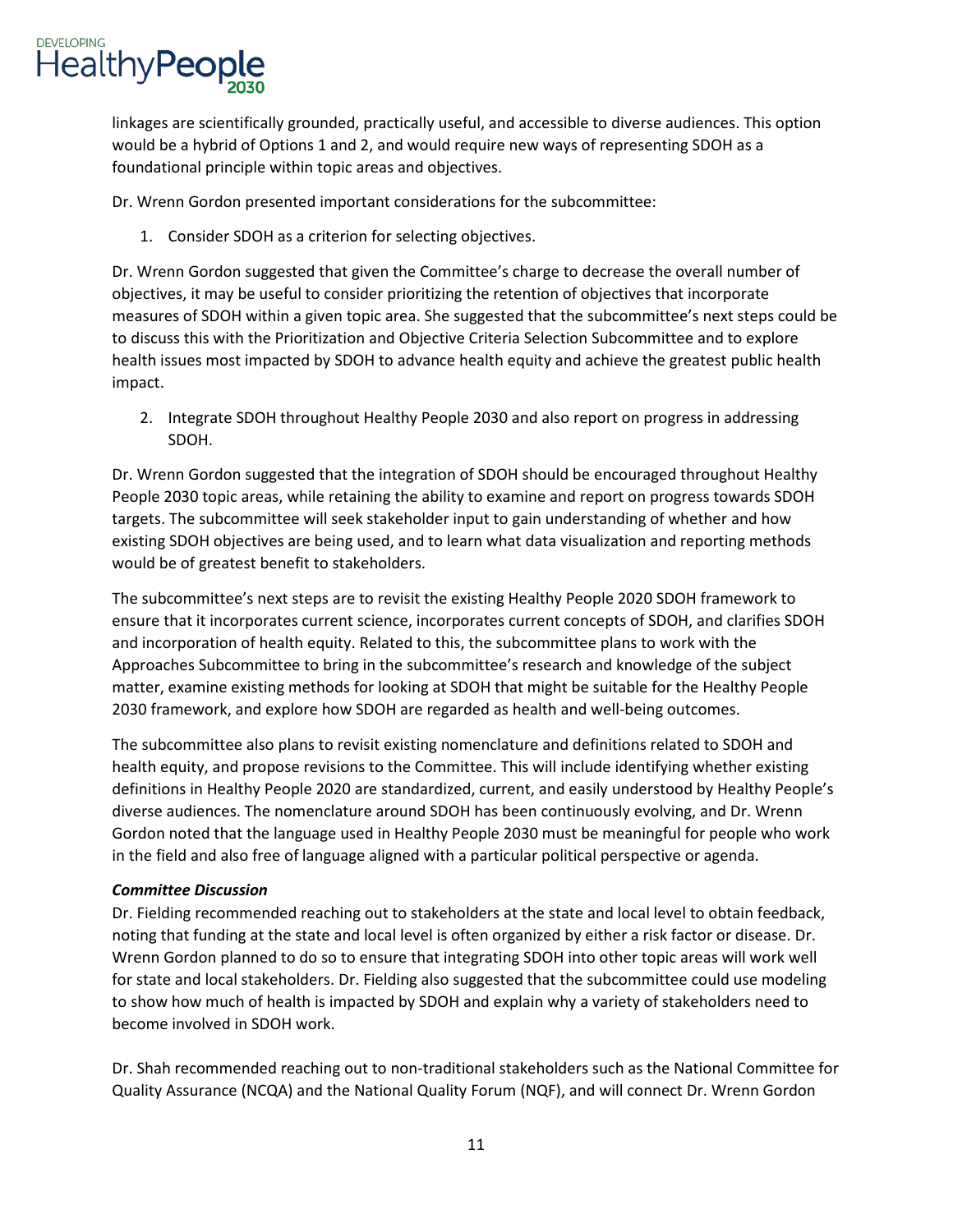

with representatives from both. Dr. Wrenn Gordon noted that many hospital systems have used strategies to include SDOH in their work.

Dr. Sondik asked whether the subcommittee has discussed specific Healthy People 2020 SDOH measures thus far; Dr. Wrenn Gordon replied that the subcommittee has not yet done so but plans to do so in the near future. Dr. Sondik also noted that SDOH interventions take longer to produce outcomes, and suggested that intermediate measures may be helpful in understanding progress in SDOH measures. Dr. Wrenn Gordon noted data limitations in measuring SDOH, and requested further Committee input on intermediate or process SDOH measures.

Dr. Pronk asked Drs. Fielding and Wrenn Gordon to present a set of specific recommendations during the September 6-7, 2017 Committee meeting, and the subcommittee chairs agreed.

## **Stakeholder Engagement and Communication Subcommittee Update**

Dr. Paul Halverson 3:25 p.m. - 4:00 p.m.

Dr. Halverson provided an update on the Stakeholder Engagement and Communication subcommittee, which has met twice over the past few months. The members include Dr. Halverson (chair), Dr. Pronk, Dr. Shah, and the following external members: Dr. C. Marjorie Aelion, Mr. Chris Aldridge, Dr. Catherine Baase, Georges Benjamin, Dr. Jay Bernhardt, Dr. Sanne Magnan, Dr. José Montero, and Ms. Sharon Moffat.

Dr. Halverson reported that the subcommittee has been given the charge of recommending an approach to increase the awareness and utilization of Healthy People 2030 and delineating the primary and secondary audiences for the initiative. The subcommittee members represent public health at the local, state, and private levels. Conversations have been well representative of SDOH, but the subcommittee is looking to add a larger representation of non-traditional stakeholders.

Dr. Halverson shared that the subcommittee has 2 primary goals, which are:

- Creating 2-way dialogue with stakeholders on Healthy People 2030 development
- Identifying stakeholder groups to facilitate communication and feedback on Healthy People 2030

Additionally, the subcommittee would like to proactively engage stakeholders to get meaningful input and feedback on the development of the substance, objectives, and priorities of the objectives. Dr. Halverson added the subcommittee is focused on conveying to stakeholders that a reduction in objectives is about prioritization and does not imply certain topics and issues are not important.

Dr. Halverson introduced issues that have been identified and discussed by the Stakeholder Engagement and Communication Subcommittee in relation to engaging non-traditional sectors. Dr. Halverson added that they are specifically trying to target partners that are linked to SDOH but may not normally be engaged in the Healthy People process, including partners from the housing and transportation fields. Another issue is that the framework of development should include health and well-being measures.

The subcommittee has discussed the fact that this style of measure may not be as precise as clinical measures that are typically reported; some SDOH may not provide clean methods of measurement. The last issue identified under the topic of engaging non-traditional sectors includes hosting a series of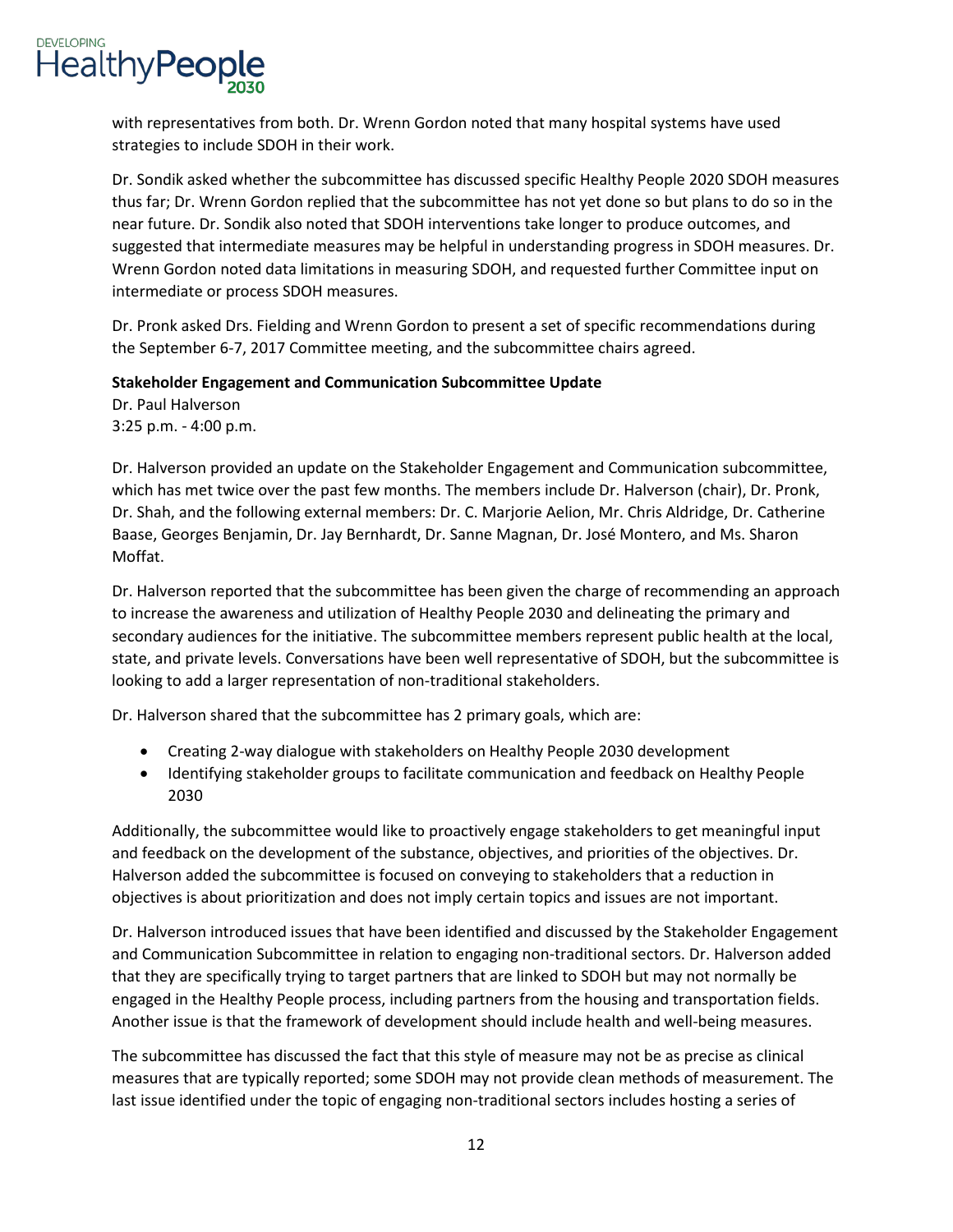

webinars with non-health stakeholders as the primary audience and public health stakeholders as the secondary audience. Dr. Halverson shared the purpose of webinar series would be to focus on asking how Healthy People 2030 can help to further their agenda in adding measures that reflect key SDOH. The subcommittee has also explored the idea of holding focus groups to gain input and presenting the Healthy People initiative at meetings of organizations that are not traditionally addressed. One example is the National Association of Local Boards of Health and other government organizations.

Next, Dr. Halverson gave a summary of the presentation by Dr. Bruce Lee. Dr. Lee presented to the subcommittee on how simulation modeling could be used to engage decision-makers on the value and benefit of Healthy People 2030. Modeling helps bring a systems perspective to the discussion and emphasizes the potential impact on health measures. Some examples Dr. Lee provided are system models created for the H1N1 influenza and the virtual population obesity prevention model. Some key takeaways from Dr. Lee's presentation include that models can be built with various levels of complexity, but time and costs are associated with model building.

Dr. Halverson shifted the presentation to focus on important considerations the subcommittee plans to discuss at upcoming meetings. Overall, the subcommittee needs to be proactive in reaching out to key stakeholders in the development of measures rather than completing work and then asking for feedback through public reaction sessions. Engaging non-traditional sectors will require specific strategies and budgets for successful outreach and for gathering input. Dr. Halverson also noted that reverting to traditional modes of engagement will most likely lead to advocacy positions in favor of maintaining the current state of Healthy People. Additionally, Dr. Halverson acknowledged that the subcommittee recognizes their internal perspective may not be as diverse as the perspectives they are seeking.

The Stakeholder Engagement and Communication Subcommittee identified this list of next steps:

- Develop a new list of potential audiences for Healthy People 2030 and develop an approach to engage them
- Actively seek the opinions of key constituents in the development process and consider focus groups among leadership of potential partners
- Be especially mindful to engage state and local health officials who use Healthy People objectives in their goal setting

## *Committee Discussion*

The Committee discussed the best way to engage with other sectors (e.g., housing, education, transportation) as well as individuals who experience health disparities and are impacted by policies in these areas. Dr. Halverson agreed that the subcommittee would like to engage these individuals in particular, but it is difficult to achieve. The subcommittee is open to suggestions to determine the best way to promote community engagement.

Dr. Sondik shared his idea of a science track to incorporate in Healthy People. The track would be designed to focus on real-time impacts and would utilize new data points and sets as they are available. Dr. Halverson agreed that a track along these lines emphasizes the value of modeling and showing the relationship of values.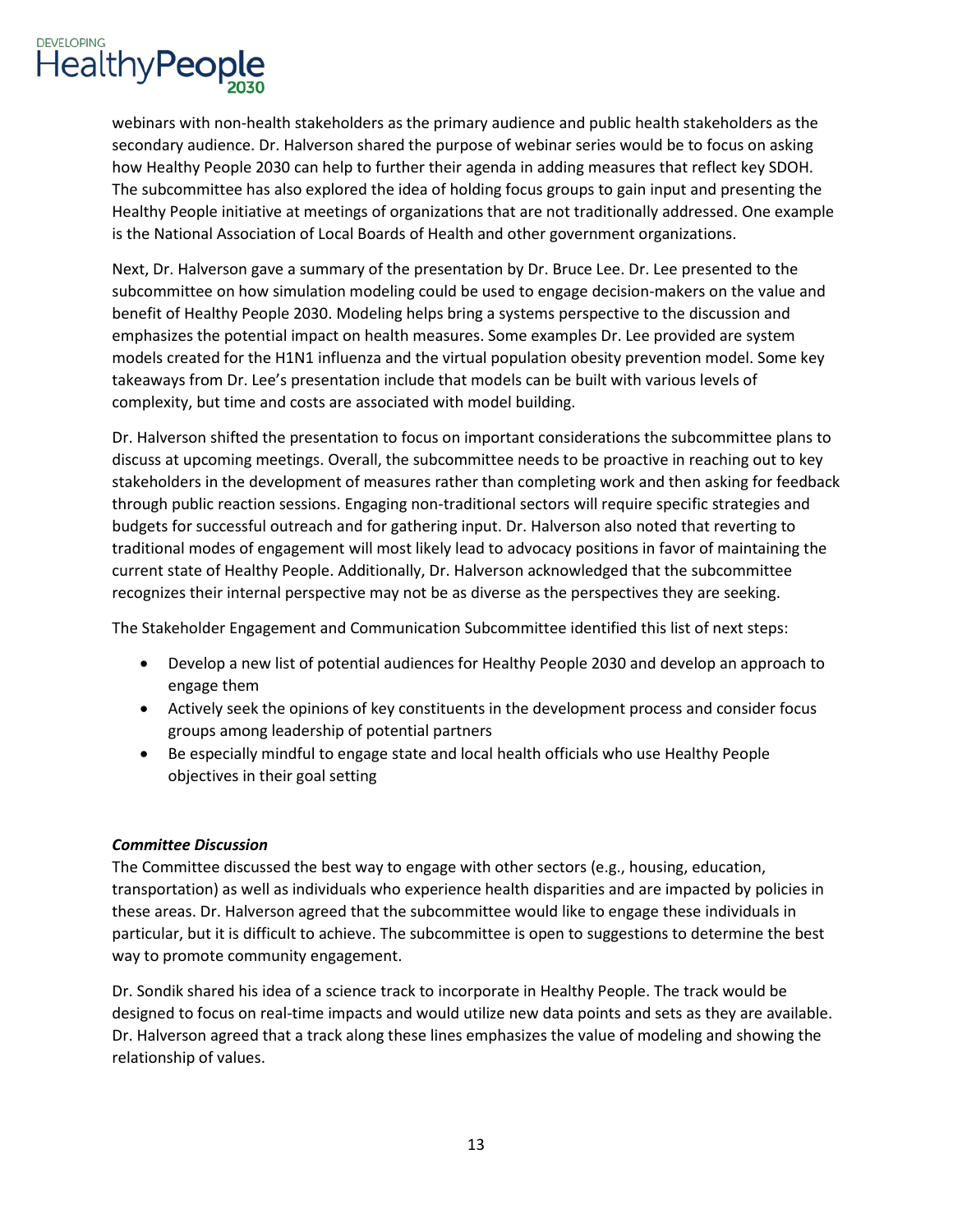Dr. Kleinman concluded the discussion by noting the subcommittee should follow up with APHA to ensure their input is included in the public comment period. Dr. Kleinman noted the Committee is looking forward to receiving recommendations from the subcommittee for the September meeting.

# **Data Subcommittee Update**

Dr. Edward Sondik 4:00 p.m. to 4:30 p.m.

Dr. Sondik provided an update on the Data Subcommittee, which has met 3 times since February 2017. The subcommittee members include Dr. Sondik (chair), Dr. Kleinman, Dr. Pronk and Dr. Richmond. The Data subcommittee has a 3-part charge, focused on data needs, data source standards, and reporting. Specifically, the subcommittee charge is:

- **Data needs:** Identify data needs and approaches considering both current and future data capabilities to enable early planning for data sources and strategies tied to the new objectives.
- **Data source standards:** Identify standards for Healthy People 2030 data sources to assure that data quality, representativeness, level of detail, and update frequency will be adequate for monitoring the new objectives.
- **Reporting:** Identify progress reporting requirements and how to assure that the reporting infrastructure will be in place to meet monitoring needs in general and for specific audiences.

The Data Subcommittee has also been focused on innovation for Healthy People 2030. The subcommittee plans to develop recommendations for changes to the fundamental data in Healthy People 2030—for example, in terms of data sources, data quality, and reporting. Additionally, the subcommittee plans to consider how data requirements for the national data in Healthy People 2030 relate to the requirements of local communities and how Healthy People 2030 can help provide more relevant and accurate data to the community. Other items that the Data Subcommittee will consider are the need for summary measures of health and well-being to enable assessment of overall progress as well as what types of sources of health data will be available in the future.

Dr. Sondik then presented draft recommendations under consideration by the subcommittee.

## **Recommendation #1**

**Data Flow**: The subcommittee recommends the use of a diagram to outline the flow and uses of data as a complement to a Healthy People 2030 logic model.

This recommendation was developed based on the diagram created by the Data Subcommittee to show the relationship between data and aspects of Healthy People and how data influences all components of Healthy People. The Data Subcommittee recommends that the Committee use this diagram, paired with other diagrams, to develop data-driven statements to guide action. The diagram also emphasizes the complexity of Healthy People.

# **Recommendation #2**

**Data Timeliness**: The Data Subcommittee recommends focus be on timeliness of the data provided via the online database found at HealthyPeople.gov.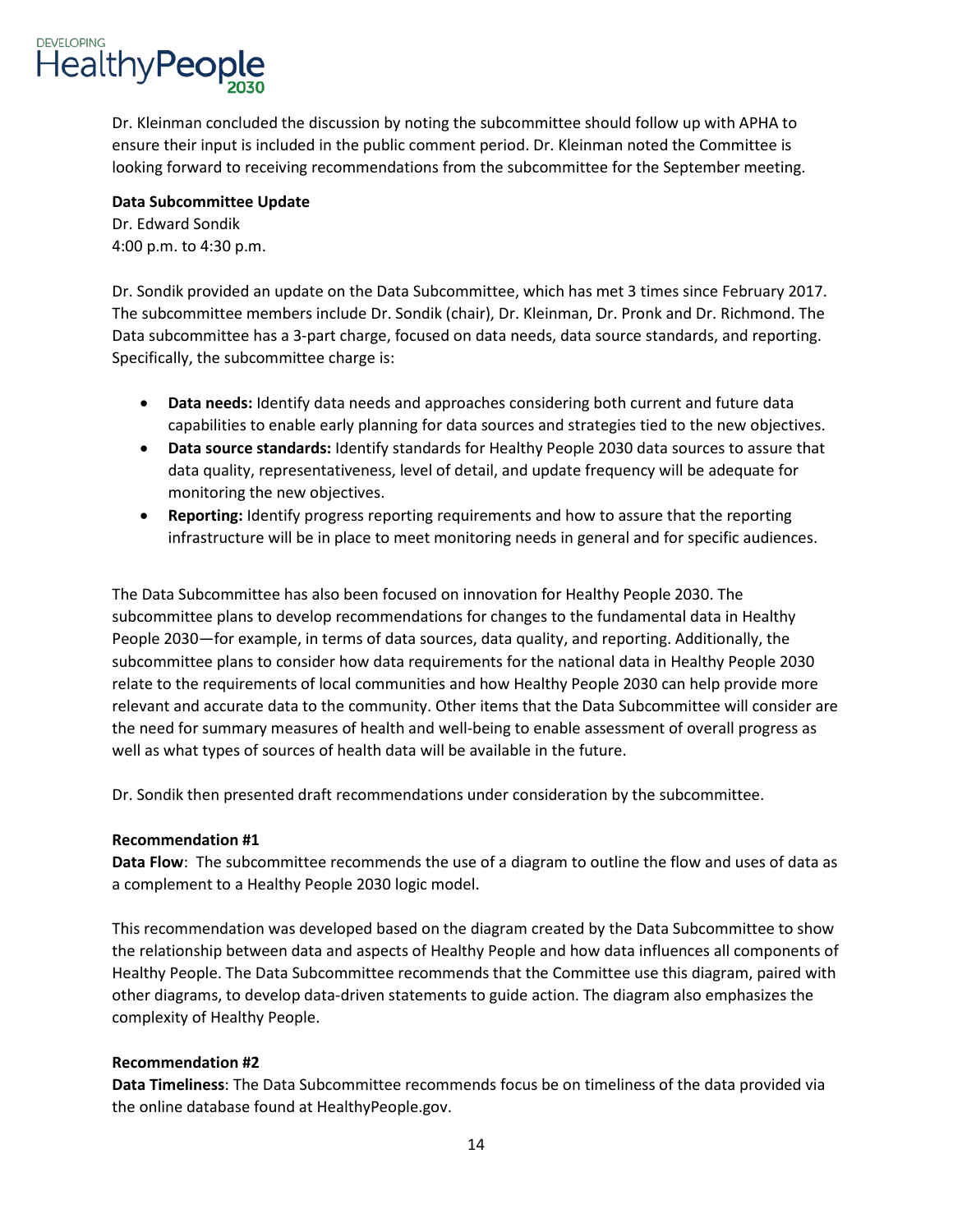There are 2 major reports of progress of Healthy People, the Midcourse Review and the Final Review, but much more information could be developed from the database. Therefore, updating the online database more frequently is important.

## **Recommendation #3**

**Reliability**: The subcommittee recommends that the online data should report data source accuracy to assure its reliability.

The subcommittee also recommends that Healthy People be more forthcoming on the reliability of data sources used.

Dr. Sondik then reviewed some of the options the subcommittee has been considering when it comes to data recommendations. For example, the subcommittee has discussed whether to recommend that all objectives must have a minimum number of data points to be included in Healthy People. Healthy People 2020 requires 2 data points; the subcommittee has been considering a requirement of 3 data points. However, the subcommittee also has to consider that increasing the minimum number of data points to 3 or more, in order to show a reliable trend, might eliminate several objectives.

The subcommittee has also considered the potential for other non-governmental organizations to be involved in the assessment of progress (e.g., the Midcourse Review) and assess objectives relevant to their organization and stakeholders. For example, NCHS could provide a limited version of the Midcourse Review, but other organizations could provide additional information in areas of interest to them. However, if reports and analyses conducted by other organizations did not meet Healthy People standards, this could negatively impact the credibility of Healthy People 2030.

A number of other issues have been discussed by the subcommittee:

- Potential role for summary measures of population health in Healthy People 2030 and different summary measures (although summary measures can be influenced by more factors than just Healthy People objectives, so changes in summary measures many not be attributed to Healthy People)
- Potential role of content syndication as a means for disseminating data in a timelier manner
- Frequency of website database updates and continuous updates vs. periodic reports (i.e., the Midcourse Review)
- Whether data should be analyzed for and disseminated to different groups (e.g., broken down by race, age, sex, geography, urban, rural, etc.)
- Support of researchers and program evaluators to carry out analyses (possible small grants)
- Identification of questions for stakeholders on data uses and needs

The Data Subcommittee has the following next steps:

- Develop questions around Healthy People data needs and uses to seek stakeholder input
- Suggest potential summary measures of health and well-being
- Convene a meeting of experts to discuss potential summary measures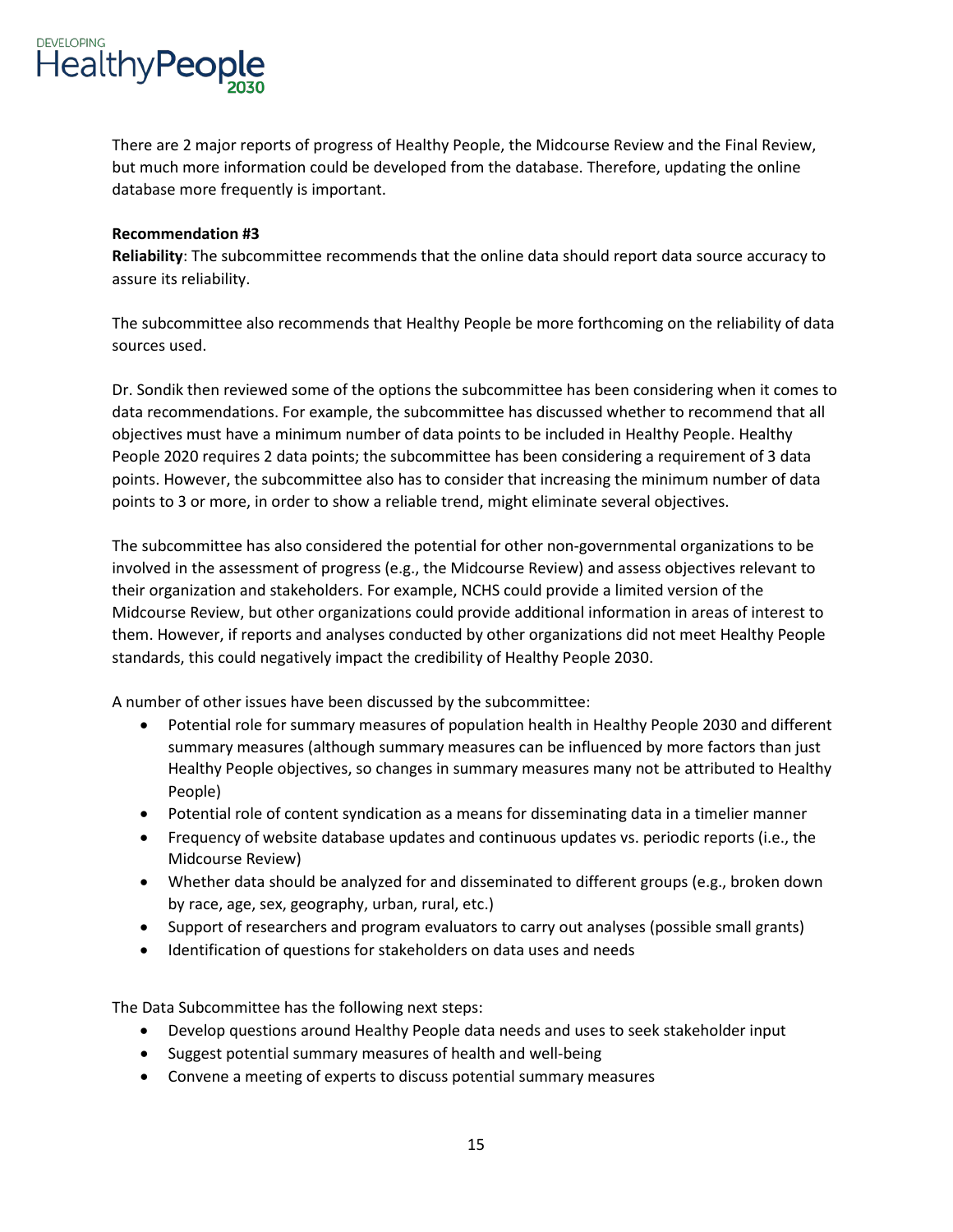

#### *Committee Discussion*

Dr. Goekler asked whether the subcommittee has considered accessing non-governmental data sources, such as data collected by health plans or on smartphones. While it is not collected by the government, this data is typically more real time. Dr. Sondik noted the subcommittee has discussed it briefly, but the main challenge with utilizing other data sources is how to make them credible. The subcommittee has been discussing the possibility of integrating non-federal data into Healthy People and this is something they need to continue to consider as they develop their recommendations.

Dr. Fielding asked if there was any benefit in presenting Healthy People 2030 as an app and if that was a way users would want to access the data. Dr. Sondik noted this could be a possibility, although he thought that the Healthy People database was pretty complete and easy to use. It would be helpful to have more information about how the data is accessed and used.

Dr. Richmond asked if there was data available that would enable Healthy People to better address SDOH (e.g., socioeconomic status). These types of data could provide a way to address SDOH in a more concrete way. Dr. Sondik agreed that this would be important, but noted there are challenges to looking at data from various sources and doing that type of analysis. The subcommittee will consider this area as they develop their recommendations.

Dr. Gómez added that it may also be helpful for the Data Subcommittee to review methodologies for measurement used in other areas beyond traditional public health. There may be innovative approaches that could be useful for Healthy People.

The subcommittee will consider this feedback as they develop their recommendations to present at the September meeting.

## **Meeting Summary: Recommendations, Action Items, and Next Steps**

Dr. Dushanka Kleinman 4:30 p.m. to 4:45 p.m.

Dr. Kleinman thanked the subcommittees for all of their work and reviewed the next steps ahead of the September meeting. The co-chairs intend to finalize the framework (part 2) developed by the Approaches Subcommittee at the September meeting. They have requested input from several subcommittees (Prioritization and Objective Selection Criteria, Stakeholder Engagement and Communications, and Data) on the remaining sections of the framework (part 2); those subcommittees need to provide their input prior to September.

The following subcommittees are asked to provide recommendations on the following topics:

- **Prioritization and Objective Selection Criteria Subcommittee**: Healthy People 2030's priorities and scope, the criteria for selecting objectives that highlight priorities, and identification of those that are most salient for national tracking.
- **SDOH and Health Equity Subcommittee:** The role of SDOH and health equity in the priorities and within the scope of Healthy People 2030, and inclusion of cross-cutting themes such as SDOH and health equity.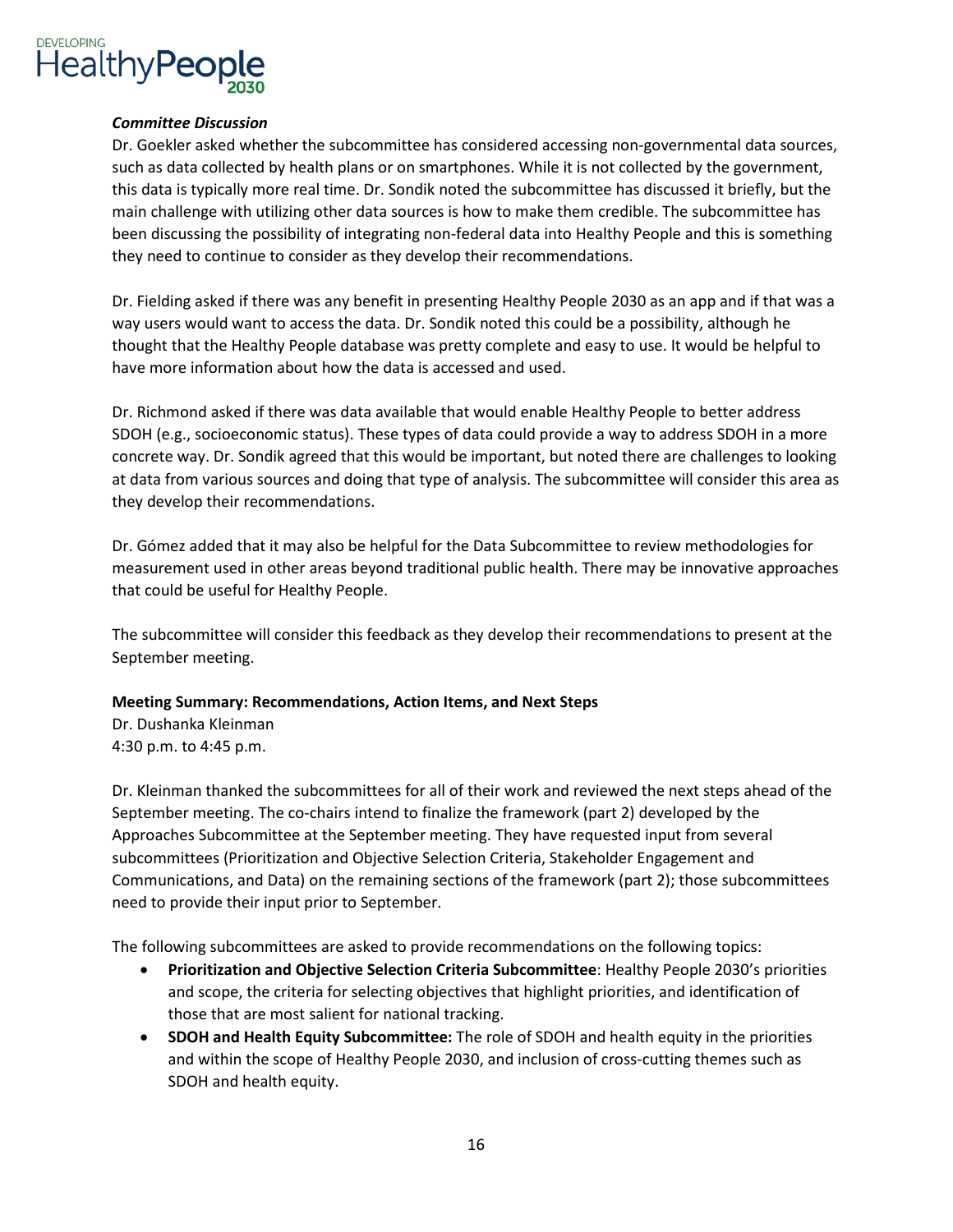- **Stakeholder Engagement and Communications Subcommittee**: Engaging stakeholders in development of Healthy People 2030, communicating with stakeholders about public comment, and increasing the value of Healthy People 2030 for stakeholders.
- **Data Subcommittee**: Increasing data timeliness and dissemination.

Dr. Richmond clarified that for next steps the Approaches Subcommittee will be reviewing language for the "Objective Selection," "Stakeholders," and "The Future" sections of the HP2030 framework and will also be reviewing the public comments at the close of the public comment period, which ends at the end of September. Dr. Kleinman confirmed this and noted that they will revisit the framework at a later date based on the public comments received.

Dr. Kleinman raised 2 additional areas for future work, including a subcommittee on the Leading Health Indicators (LHIs) and the development of briefs focused on definitions and scientific or programmatic updates for foundational Healthy People 2030 topics.

Dr. Kleinman noted that the Committee will need to form a LHI Subcommittee to make recommendations on the LHIs and related criteria for Healthy People 2030. Dr. Kleinman and Dr. Pronk suggested forming the subcommittee now to provide sufficient time for deliberations. The co-chairs felt it would be better to form a new subcommittee to address this piece of their charge rather than including work on the LHIs under one of the existing subcommittees.

There was discussion about the appropriate timing for the LHI Subcommittee to begin. Several Committee members felt it would be better to wait until more of the initial work has been completed by the other subcommittees, as their work will inform the LHI Subcommittee. For example, it would be helpful to have more information about the overall structure of Healthy People 2030 before making recommendations on the LHIs.

Given the work that will be completed for the September meeting, Dr. Kleinman suggested that the LHI Subcommittee is formed then and begins their work in the fall, following the September meeting.

Given the topics that have emerged as cross-cutting issues for Healthy People 2030, the co-chairs proposed the development of brief papers (3–4 pages) that provide definitions and content around these important, cross-cutting issues. Examples of these issues are health equity, well-being, health literacy, and law and policy. The resulting papers would serve as a reference and resource for the Committee as they work to develop HP2030. The co-chairs envisioned a quick turnaround, developing draft briefs within the next few months.

Several Committee members expressed interest in particular topics (Dr. Gómez in health equity, Mr. Teitelbaum in law and policy). Dr. Fielding thought the briefs were a good idea but raised a few questions and concerns. He had concerns about the short timeline for development and also ensuring that the products had a similar structure and format and read like a set of cohesive documents.

Dr. Pronk suggested the co-chairs develop a proposed outline and structure for the briefs and identify some preliminary assignments based on Committee members' interest and expertise. The outline will be shared with the Committee for additional input and feedback. Given the discussion, the co-chairs also